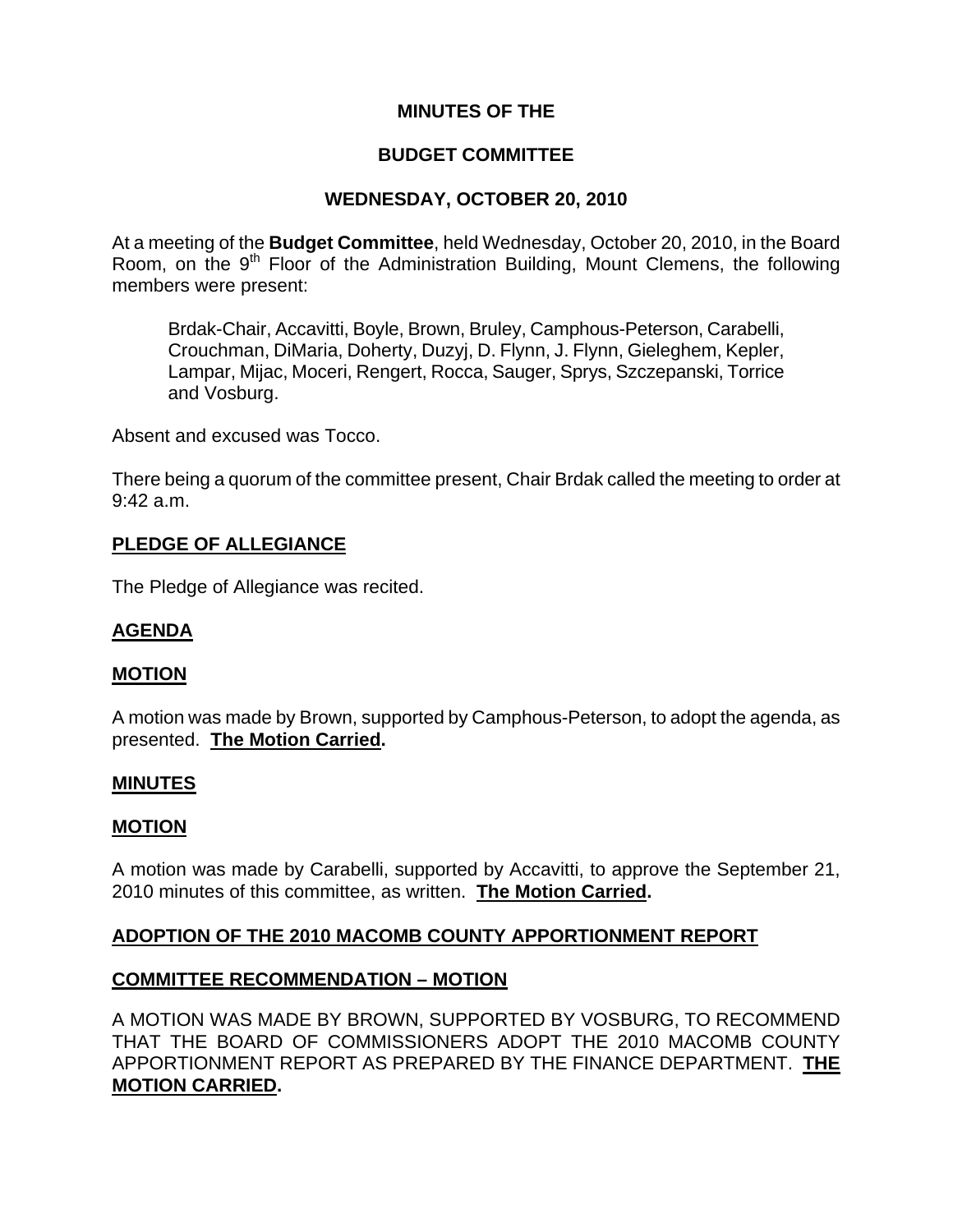## **APPROVE TRANSFER OF FUNDS WITHIN 2010 PROBATE COURT BUDGET**

#### **COMMITTEE RECOMMENDATION – MOTION**

A MOTION WAS MADE BY DUZYJ, SUPPORTED BY LAMPAR, TO RECOMMEND THAT THE BOARD OF COMMISSIONERS APPROVE THE TRANSFER OF \$7,000 FROM PERSONNEL SERVICES TO OUTSIDE COURT REPORTERS LINE-ITEM WITHIN THE 2010 PROBATE COURT BUDGET, AS OUTLINED IN THE OCTOBER 7, 2010 CORRESPONDENCE FROM THE CIRCUIT COURT DEPUTY COURT ADMINISTRATOR. THIS ACTION DOES NOT REQUIRE ANY ADDITIONAL FUNDING. **THE MOTION CARRIED.**

# **ADOPTION OF POLICY OF NO SALARY INCREASE ADJUSTMENTS IN THE 2011 BUDGET**

#### **COMMITTEE RECOMMENDATION – MOTION**

A MOTION WAS MADE BY DOHERTY, SUPPORTED BY J. FLYNN, TO RECOMMEND THAT THE BOARD OF COMMISSIONERS ADOPT A POLICY OF NO SALARY INCREASE ADJUSTMENTS IN THE 2011 BUDGET DEVELOPMENT FOR DEPARTMENTS THAT ARE FULLY OR PARTIALLY FUNDED BY THE COUNTY GENERAL FUND.

The following commissioners spoke: Doherty, Brdak, Duzyj and Vosburg.

Chair Brdak called for a vote on the motion and **THE MOTION CARRIED.** 

## **ADOPT 2011 GENERAL FUND SUBSIDY TO MARTHA T. BERRY IN THE AMOUNT OF \$1 MILLION**

#### **COMMITTEE RECOMMENDATION – MOTION**

A MOTION WAS MADE BY KEPLER, SUPPORTED BY SAUGER, TO RECOMMEND THAT THE BOARD OF COMMISSIONERS ADOPT A \$1 MILLION 2011 MARTHA T. BERRY GENERAL FUND SUBSIDY, RESULTING IN A \$1,429,415 SAVINGS AS PART OF THE 2011 BUDGET DEFICIT REDUCTION PLAN.

#### **MOTION**

A motion was made by Doherty, supported by Rengert, to **postpone** this agenda item for one month.

The following commissioners spoke: Doherty, Kepler, Bruley, Duzyj, Sprys, Brdak, Vosburg, Gieleghem, Camphous-Peterson and Brown.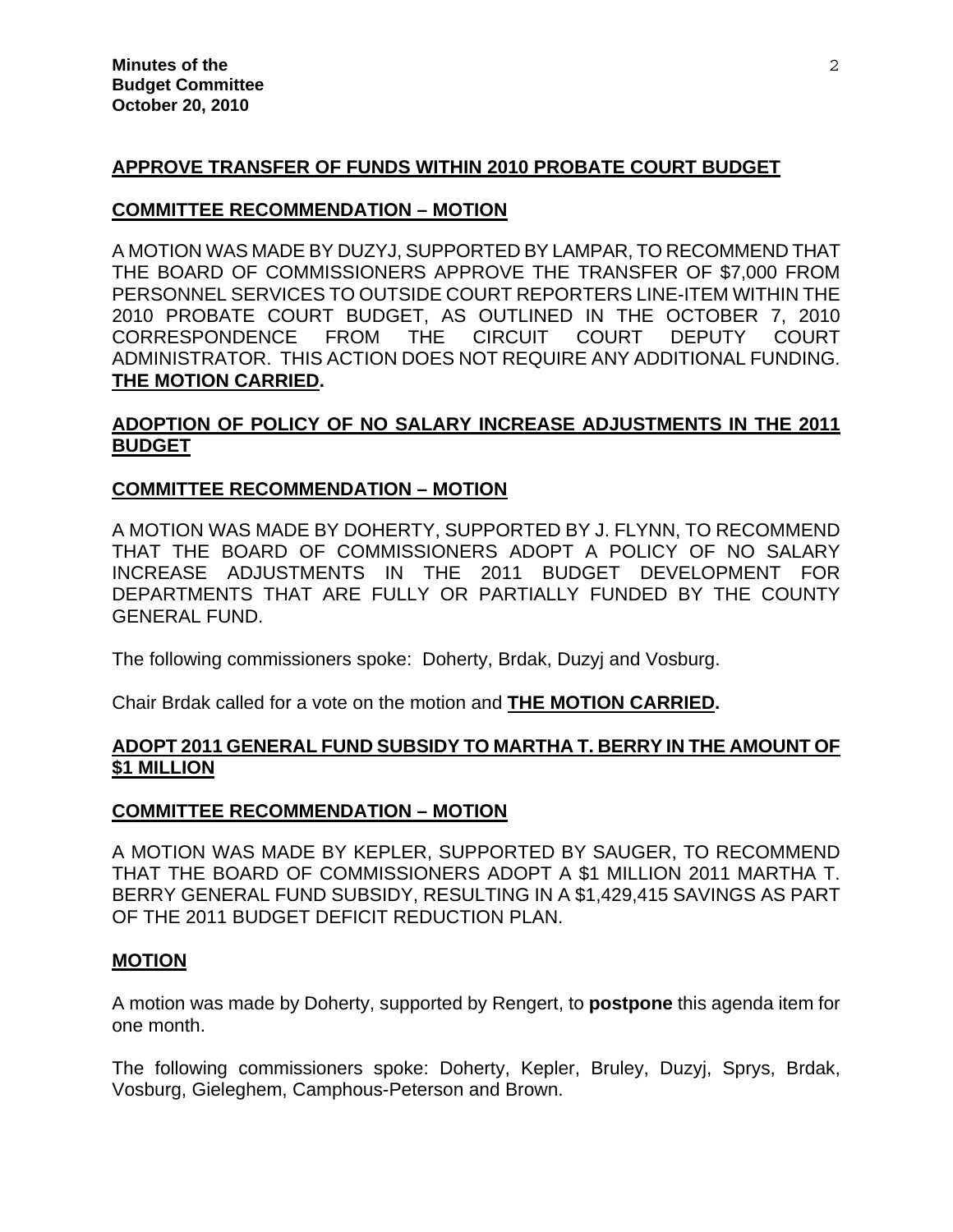Chair Brdak called for a vote on the **motion to postpone** and **The Motion was Defeated.** 

Chair Brdak called for a vote on the **main motion** and **THE MOTION CARRIED WITH CARABELLI, RENGERT AND VOSBURG VOTING "NO."**

# **ADOPT 2011 DEPARTMENT ACROSS THE BOARD BUDGET REDUCTIONS AS SUBMITTED BY DEPARTMENTS**

## **COMMITTEE RECOMMENDATION – MOTION**

A MOTION WAS MADE BY BROWN, SUPPORTED BY SPRYS, TO RECOMMEND THAT THE BOARD OF COMMISSIONERS ADOPT THE NET EXPENDITURE REDUCTIONS OF \$4,098,953 AND THE NET REVENUE REDUCTION OF \$66,104 FOR A TOTAL REDUCTION OF \$4,032,849 IN ACROSS THE BOARD DEPARTMENTAL CUTS AS SUBMITTED BY COUNTY DEPARTMENTS AS PART OF THE 2011 BUDGET DEFICIT REDUCTION PLAN AND OUTLINED ON THE ATTACHED SCHEDULE A, SUMMARY 2011 DEPARTMENTAL \$4 MILLION GF BUDGET REDUCTION SUBMISSION DATED OCTOBER 13, 2010. DEPARTMENTAL REDUCTIONS THAT ARE CURRENTLY NOT FINALIZED WILL BE PRESENTED AT A FUTURE BUDGET COMMITTEE MEETING.

Commissioner Mijac requested to **separate** the Health Department Laboratory Supervisor position until next month.

The following commissioners spoke: Vosburg, Mijac and Sprys.

Chair Brdak called for a vote on **all other items, except for the separated item,** and **THE MOTION CARRIED.**

**Separated item:** 

#### **Health Department**

#### **AMENDMENT**

A MOTION WAS MADE BY MIJAC, SUPPORTED BY SPRYS, TO **POSTPONE** THE ONE LINE-ITEM UNDER EXPENSES: ELIMINATE FILLED LABORATORY SUPERVISOR POSITION (\$84,620) UNTIL NEXT MONTH.

The following commissioners spoke: Mijac, Brdak, Camphous-Peterson and Brown.

Chair Brdak called for a vote on the **amendment** and **THE MOTION CARRIED WITH CARABELLI VOTING "NO."** 

Chair Brdak called for a vote on the **main motion, as amended,** and **THE MOTION CARRIED.**